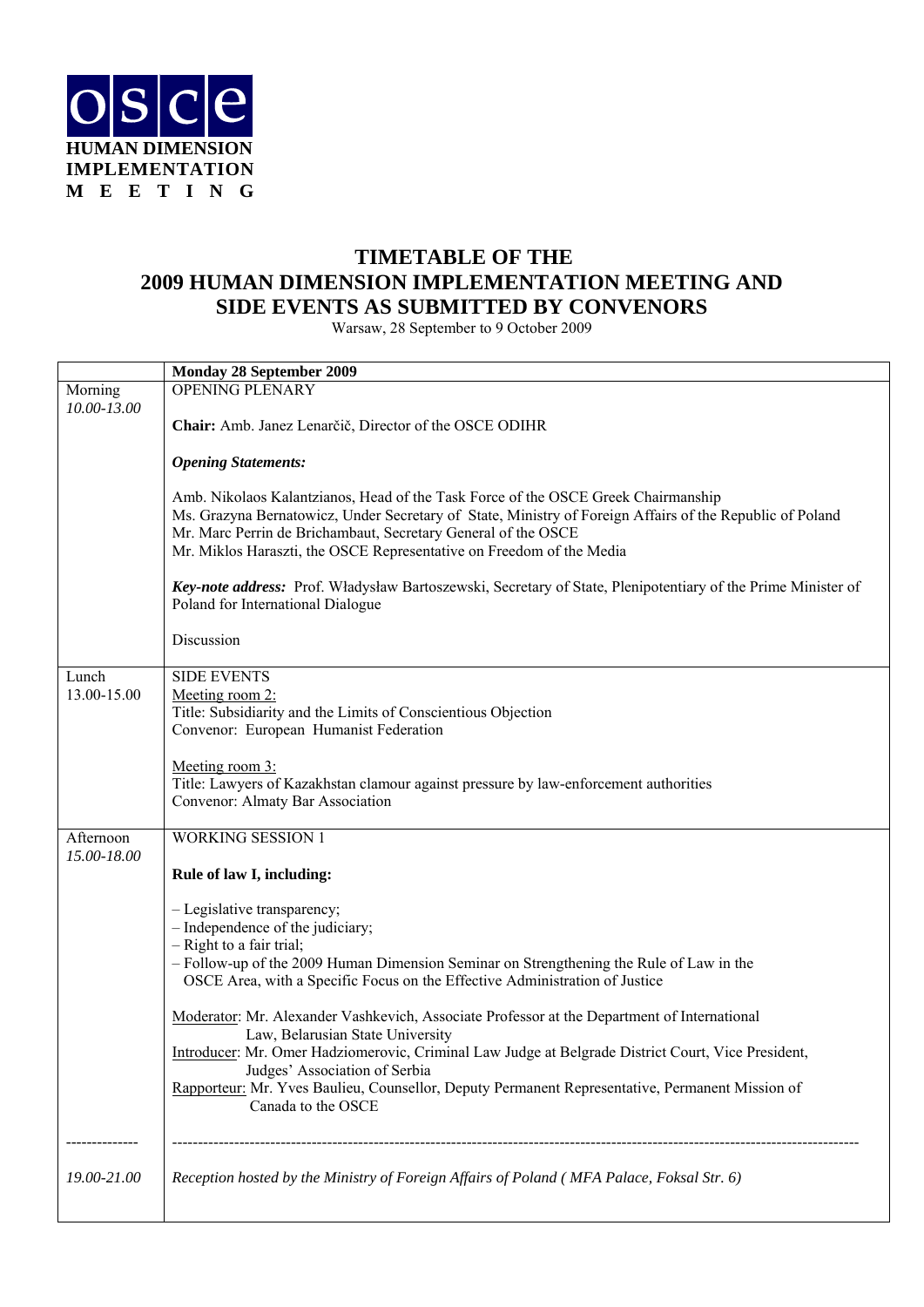|                          | <b>Tuesday 29 September 2009</b>                                                                                                                                                                                                                                                                                                                                             |
|--------------------------|------------------------------------------------------------------------------------------------------------------------------------------------------------------------------------------------------------------------------------------------------------------------------------------------------------------------------------------------------------------------------|
| Morning                  | <b>WORKING SESSION 2</b>                                                                                                                                                                                                                                                                                                                                                     |
| 10.00-13.00              | <b>Fundamental freedoms I, including:</b>                                                                                                                                                                                                                                                                                                                                    |
|                          | - Freedom of thought, conscience, religion or belief;<br>- Follow-up of the 2009 Supplementary Human Dimension Meeting on Freedom of Religion<br>or Belief.                                                                                                                                                                                                                  |
|                          | Moderators: Ms. Elena Miroshnikova, Professor in the Department of Philosophy, Culture Studies,<br>Ethics, Religious Studies, and Theology at Tula State University<br>Introducers: Mr. Abdelfattah Amor, Rapporteur of the UN Human Rights Committee<br>Rapporteur: Ms. Rachel Waldstein, United States Department of State, Bureau of Democracy,<br>Human Rights and Labor |
| Lunch<br>13.00-15.00     | <b>SIDE EVENTS</b><br>Meeting room 1:<br>Title: Kazakhstan & the OSCE Chairmanship<br>Convenor: Freedom House                                                                                                                                                                                                                                                                |
|                          | Meeting room 2:<br>Title: Awareness of Universal Same-Sex attractions for the Public Debate<br>Convenor: Redeemed Lives, INC.                                                                                                                                                                                                                                                |
|                          | Meeting room 3:<br>Title: Study of the hatred and fear of religious minorities in French speaking countries<br>Convenor: European Raelian Movement                                                                                                                                                                                                                           |
|                          | Plenary Hall<br>Title: Involving defenders, improving standards: the case for government co-operation with HR defenders<br>Convenor: ODIHR/Human Rights Department                                                                                                                                                                                                           |
|                          | Opera Room:<br>Title: Questions and Answers (Q&A) with the Advisory Council of the OSCE/ODIHR Advisory Panel of Experts<br>on Freedom of Religion or Belief                                                                                                                                                                                                                  |
|                          | Convenor: ODIHR/Tolerance and Non-Discrimination Department                                                                                                                                                                                                                                                                                                                  |
| Afternoon<br>15.00-18.00 | <b>WORKING SESSION 3:</b>                                                                                                                                                                                                                                                                                                                                                    |
|                          | <b>Fundamental freedoms II, including:</b>                                                                                                                                                                                                                                                                                                                                   |
|                          | - Freedom of assembly and association;                                                                                                                                                                                                                                                                                                                                       |
|                          | - Freedom of movement;<br>- National human rights institutions and the role of civil society in the protection of human<br>rights.                                                                                                                                                                                                                                           |
|                          | Moderator: Mr. Yuri Dzhibladze, President of Centre for Development of Democracy and Human Rights<br>Introducers: Ms. Souhayr Belhassen, President of the International Federation of Human Rights, France<br>Rapporteur: Ms. Fausta Simaityte, Adviser, Permanent Mission of Lithuania to the OSCE                                                                          |
| Evening<br>18.00-20.00   | <b>SIDE EVENTS</b><br>Meeting room 1:<br>Title: The Role of Human Dimension in European Security Architecture<br>Convenor: US Mission to the OSCE                                                                                                                                                                                                                            |
|                          | Meeting room 2:<br>Title: Present Status of Protection of Freedom of Religion or Belief Rights in Republic of Kazakhstan<br>Convenor: Institute of European Law and Human Rights Commission of the Republic of Kazakhstan                                                                                                                                                    |
|                          | Meeting room 3:<br>Title: The Role of National Human Rights Bodies in the Prevention of Ill-treatment<br>Convenor: Penal Reform International & University of Bristol HRIC                                                                                                                                                                                                   |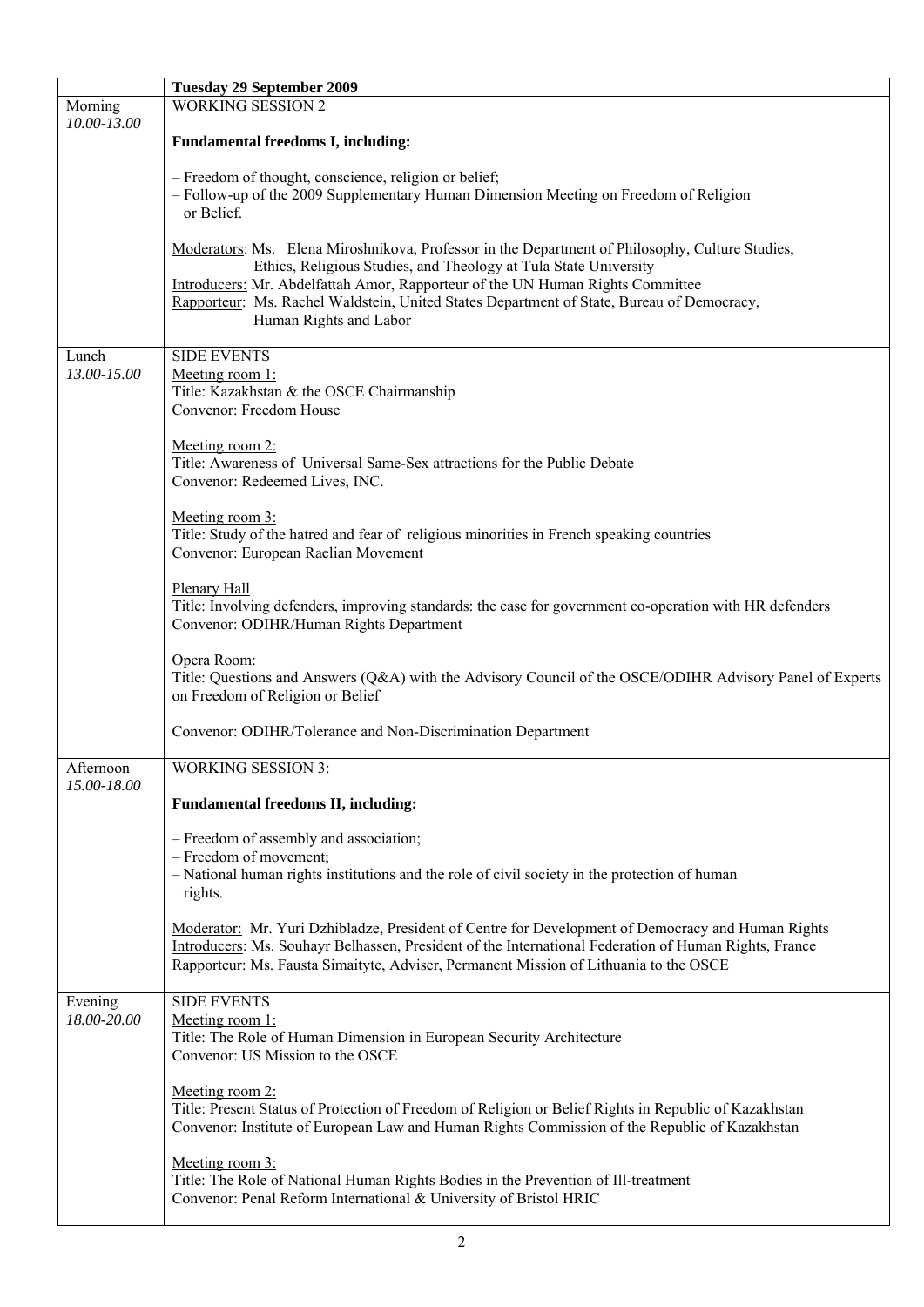|                        | <b>Wednesday 30 September 2009</b>                                                                                                                                                                                               |
|------------------------|----------------------------------------------------------------------------------------------------------------------------------------------------------------------------------------------------------------------------------|
| Morning                | <b>WORKING SESSION 4</b>                                                                                                                                                                                                         |
| 10.00-13.00            | Rule of law II, including:<br>- Exchange of views on the question of abolition of capital punishment;<br>- Prevention of torture;                                                                                                |
|                        | - Protection of human rights and fighting terrorism;                                                                                                                                                                             |
|                        | Moderator: Ms. Saule Mektepbayeva, Director for Central Asia, Penal Reform International<br>Introducers: Mr. Gerald Staberock, Director of Global Security and the Rule of Law Programme,<br>International Commission of Jurists |
|                        | Rapporteur: Mr. Pablo Sanz, Counsellor, Permanent Mission of Spain to the OSCE                                                                                                                                                   |
| Lunch<br>13.00-15.00   | <b>SIDE EVENTS</b><br>Meeting room 1:<br>Title: Torture in Russia: problems and ways out<br>Convenor: Committee Against Torture                                                                                                  |
|                        | Meeting room 2:<br>Title: Arbitrary detention in OSCE Participating States, with a focus on Central Asia<br>Convenor: Frontline, FIDH-OMCT, HRW                                                                                  |
|                        | Meeting room 3:<br>Title: The way forward for counter-terrorism in the OSCE Region<br>Convenor: International Commission of Jurists                                                                                              |
|                        | <b>Plenary Hall</b><br>Title: Presentation of the National Human Rights Action Plan of the Republic of Kazakhstan<br>Convenor: Human Rights Commission of the Republic of Kazakhstan                                             |
|                        | Opera Room:<br>Title: The Fight Against Torture: The OSCE Experience. Launch of the Manual<br>Convenor: ODIHR/Rule of Law Unit                                                                                                   |
| Afternoon              | <b>WORKING SESSION 5</b>                                                                                                                                                                                                         |
| 15.00-18.00            |                                                                                                                                                                                                                                  |
|                        | Tolerance and non-discrimination I, including:                                                                                                                                                                                   |
|                        | Address by the OSCE High Commissioner on National Minorities;<br>- National minorities;<br>- Preventing aggressive nationalism, racism and chauvinism.                                                                           |
|                        |                                                                                                                                                                                                                                  |
|                        | Moderator: Ms. Milena Klajner, Head of Office for National Minorities of Croatia, Chairperson of the<br>DH-MIN at the Council of Europe.                                                                                         |
|                        | Introducer: Amb. Knut Vollebaek, OSCE High Commissioner on National Minorities<br>Rapporteur: Ms. Ioana Muresan, Third Secretary, Permanent Mission of Romania to the OSCE                                                       |
| Evening<br>18.00-20.00 | <b>SIDE EVENTS</b><br>Meeting room 1:<br>Title: Torture Prevention and Victim Rehabilitation<br>Convenor: Freedom House                                                                                                          |
|                        | Meeting room 2:<br>Title: 193-1: Criminal prosecution for activities of non-registered NGOs in Belarus<br>Convenor: The Assembly of Pro-democratic NGOs of Belarus                                                               |
|                        | Meeting room 3:<br>Title: The "road map" for the coming Chairmanship of OSCE. Putting it into practice by means of special<br>services and their outrageous actions<br>Convenor: Foundation "Civic Activity"                     |
|                        | Opera Room:<br>Title: Rule of Law in Russia - Last Developments<br>Convenor: Coalition of Russian and International NGO's                                                                                                        |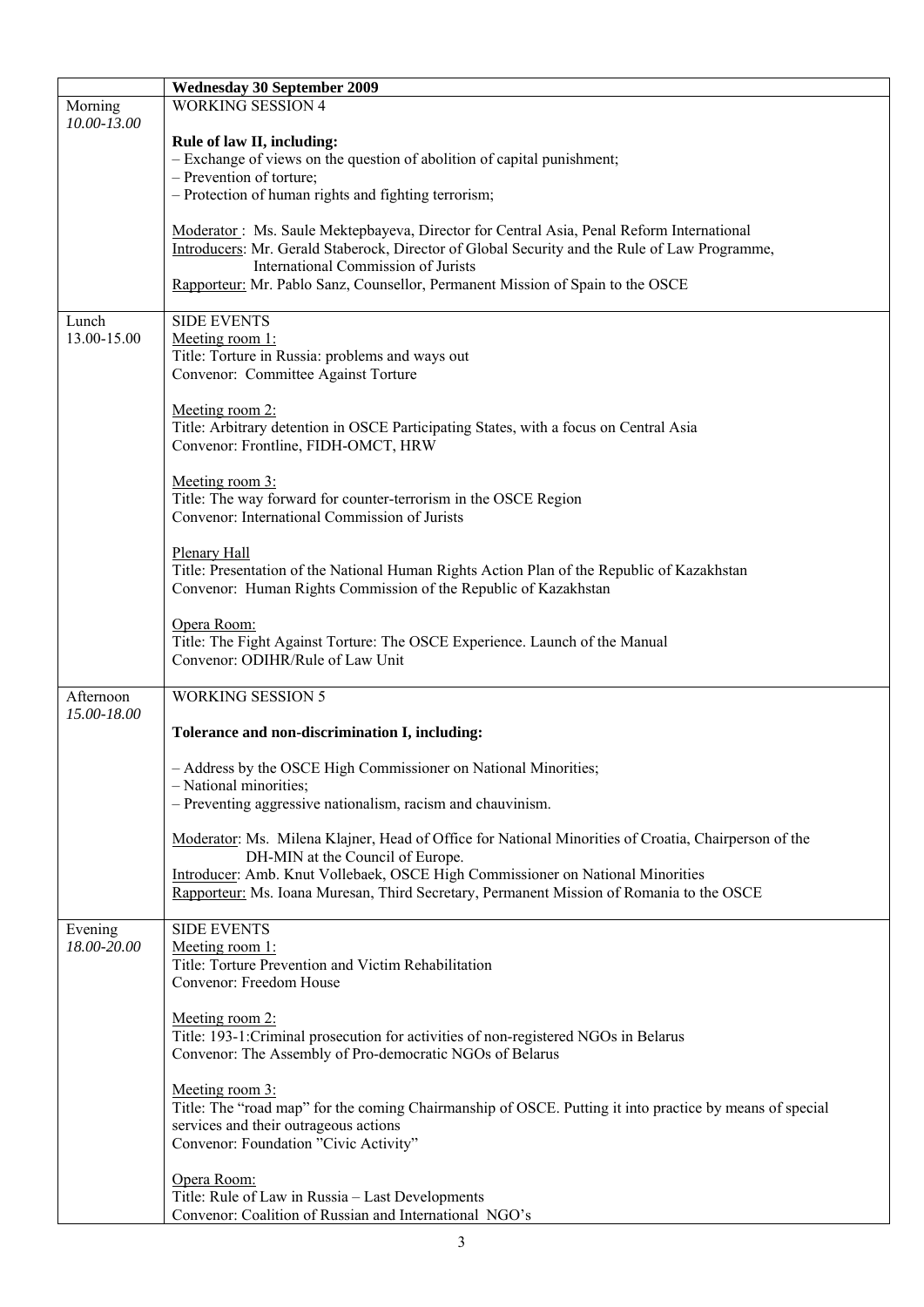|                        | Thursday 1 October 2009                                                                                                                                                                                                                   |
|------------------------|-------------------------------------------------------------------------------------------------------------------------------------------------------------------------------------------------------------------------------------------|
| Morning<br>10.00-13.00 | <b>WORKING SESSION 6</b>                                                                                                                                                                                                                  |
|                        | Humanitarian issues and other commitments I, including:                                                                                                                                                                                   |
|                        | - Trafficking in human beings;<br>- Implementation of the OSCE Action Plan to Combat Trafficking in Human Beings.                                                                                                                         |
|                        | Moderator: Ms. Shivaun Scanlan, Senior Anti-Trafficking Adviser, OSCE ODIHR<br>Introducer: Mr. Torsten Moritz, Executive Secretary at the Churches' Commission for Migrants in<br>Europe (CCME),                                          |
|                        | Ms. Eva Biaudet, OSCE Special Representative for Combating Trafficking in Human Beings<br>Rapporteur: Ms. Mai Hion, Counsellor, Permanent Mission of Estonia to the OSCE                                                                  |
| Lunch<br>13.00-15.00   | <b>SIDE EVENTS</b><br>Meeting Room1:<br>Title: Human Rights in Tajikistan<br>Convenor: OSCE Office in Tajikistan                                                                                                                          |
|                        | Meeting room 2:<br>Title: Human rights protection in the return of trafficked persons. Case studies and draft guidelines<br>Convenor: ODIHR/HR                                                                                            |
|                        | <b>Plenary Hall</b><br>Title: Torture in Kazakhstan: Opportunities for Ending Impunity<br>Convenor: Coalition against Torture, Kazakhstan                                                                                                 |
|                        | Opera Room:<br>Title: HR defenders in Caucasus<br>Convenor: The Human Rights House Network and the Observatory                                                                                                                            |
| Afternoon              | <b>WORKING SESSION 7</b>                                                                                                                                                                                                                  |
| 15.00-18.00            | Tolerance and non-discrimination II, including:                                                                                                                                                                                           |
|                        |                                                                                                                                                                                                                                           |
|                        | - Equality of opportunity for women and men;<br>- Implementation of the OSCE Action Plan for the Promotion of Gender Equality;<br>- Prevention of violence against women.                                                                 |
|                        | Moderator: Ms. Petra Meier, Senior Researcher, Department of Politics, Antwerp University,<br>Belgium                                                                                                                                     |
|                        | Introducer: Ms. Violeta Neubauer, Member of the UN Committee on the Convention for Elimination<br>of All Forms of Discrimination Against Women (CEDAW)                                                                                    |
|                        | Rapporteur: Ms. Paula Vicente, First Secretary, Permanent Mission of Portugal to the OSCE                                                                                                                                                 |
| Evening<br>18.00-20.00 | <b>SIDE EVENTS</b><br>Meeting room 2:                                                                                                                                                                                                     |
|                        | Title: Compensation of trafficked persons: Law and practice from the OSCE region<br>Convenor: ODIHR/Human Rights Department                                                                                                               |
|                        | Meeting room 3:<br>Title: Misuse of the fight against terrorism and extremism in Russia<br>Convenor: FIDH                                                                                                                                 |
|                        | Friday 2 October 2009                                                                                                                                                                                                                     |
| Morning<br>10.00-13.00 | WORKING SESSION 8 (specifically selected topic)                                                                                                                                                                                           |
|                        | <b>Human Rights Education</b>                                                                                                                                                                                                             |
|                        | Moderator: Mr. Siarhei Salei, Independent Expert, Human Rights Education and Training<br>Introducer: Amb. Janez Lenarčič, Director, ODIHR<br>Rapporteur: Mr. Jerzy Gierasimiuk, Second Secretary, Permanent Mission of Poland to the OSCE |
| Lunch                  | <b>SIDE EVENTS</b>                                                                                                                                                                                                                        |
|                        |                                                                                                                                                                                                                                           |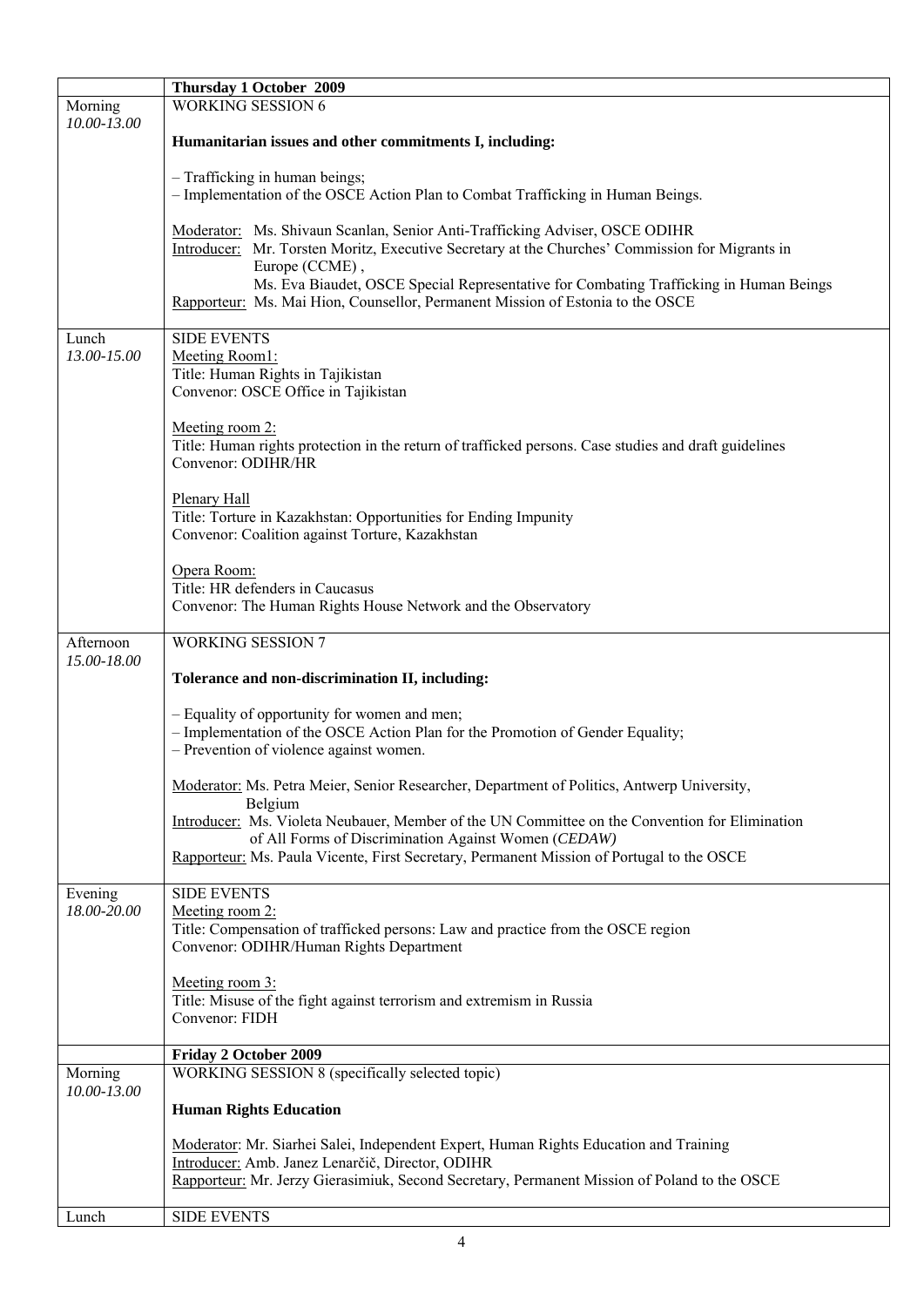| 13.00-15.00            | Meeting Room 1:<br>Title: Presentation of the new educational tool "Human Rights Education in the School Systems of Europe,<br>Central Asia & North America: A Compendium of Good practice<br>Convenor: ODIHR/HR |
|------------------------|------------------------------------------------------------------------------------------------------------------------------------------------------------------------------------------------------------------|
|                        | Meeting room 2:<br>Title: Freedom of Association in the Newly Independent States: "civil platform" on the freedom of association in<br>the OSCE region                                                           |
|                        | Convenor : International Youth Human Rights Movement, Foundation for legal Technologies Development<br>(Minsk, Belarus)                                                                                          |
|                        | Meeting room 3:<br>Title: The Role of Educational Methods and Materials in conflict Prevention and Tolerance Promotion<br>Convenor: OSCE Mission to Bosnia & Herzegovina                                         |
|                        | <b>Plenary Hall</b><br>Title: Turkmenistan – a closed nation<br>Convenor: Norwegian Helsinki Committee, Memorial, Democratic Civil Union of Turkmenistan                                                         |
|                        | Opera Room:<br>Title: Guiding Principles for the Citizen of the World<br>Convenor: Soteria International                                                                                                         |
| Afternoon              | WORKING SESSION 9 (specifically selected topic)                                                                                                                                                                  |
| 15.00-18.00            | <b>Human Rights Education (continued)</b>                                                                                                                                                                        |
|                        | Moderator: Mr. Barry van Driel, Expert on Human Rights Education, Anne Frank House<br>Introducer: Ms. Lynn Davies, Professor, Centre for International Education and Research, School of                         |
|                        | Education, University of Birmingham<br>Rapporteur: Mr. Andrew Price, First Secretary, United Kingdom Delegation to the OSCE                                                                                      |
|                        |                                                                                                                                                                                                                  |
|                        | <b>Monday 5 October 2009</b>                                                                                                                                                                                     |
| Morning<br>10.00-13.00 | WORKING SESSION 10 (specifically selected topic)                                                                                                                                                                 |
|                        | Tolerance and non-discrimination II (continued):                                                                                                                                                                 |
|                        | - Review of the implementation of commitments, promotion of mutual respect and<br>understanding                                                                                                                  |
|                        | - Prevention and response to hate crimes in the OSCE area;<br>- Follow up of the 2009 Supplementary Human Dimension Meeting on Hate Crimes -                                                                     |
|                        | Effective Implementation of Legislation;<br>- Combating racism, xenophobia, and discrimination, also focusing on intolerance and                                                                                 |
|                        | discrimination against Christians and members of other religions;<br>- Combating anti-Semitism;<br>- Combating intolerance and discrimination against Muslims                                                    |
|                        | Moderator: Mr. András László Pap, Professor of Law, Research Fellow at the Hungarian Academy of                                                                                                                  |
|                        | Sciences Institute for Legal Studies<br>Introducer: Ms. Barbara Perry, Professor and Associate Dean of the Faculty of Criminology, Justice and                                                                   |
|                        | Policy Studies at the University of Toronto<br>Rapporteur: Mr. Usen Suleimenov, Deputy Head of Mission, Permanent Mission of Kazakhstan to the OSCE                                                              |
| Lunch<br>13.00-15.00   | <b>SIDE EVENTS</b>                                                                                                                                                                                               |
|                        | Meeting Room 1:<br>Title: Preventing and Responding anti-Muslim Hate Crimes<br>Convenor: COJEP International                                                                                                     |
|                        | Meeting room 2:<br>Title: Briefing for the HDIM delegates "Prevention of racial and religious intolerance in modern Russia"<br>Convenor: The Moscow Bureau for Human Rights                                      |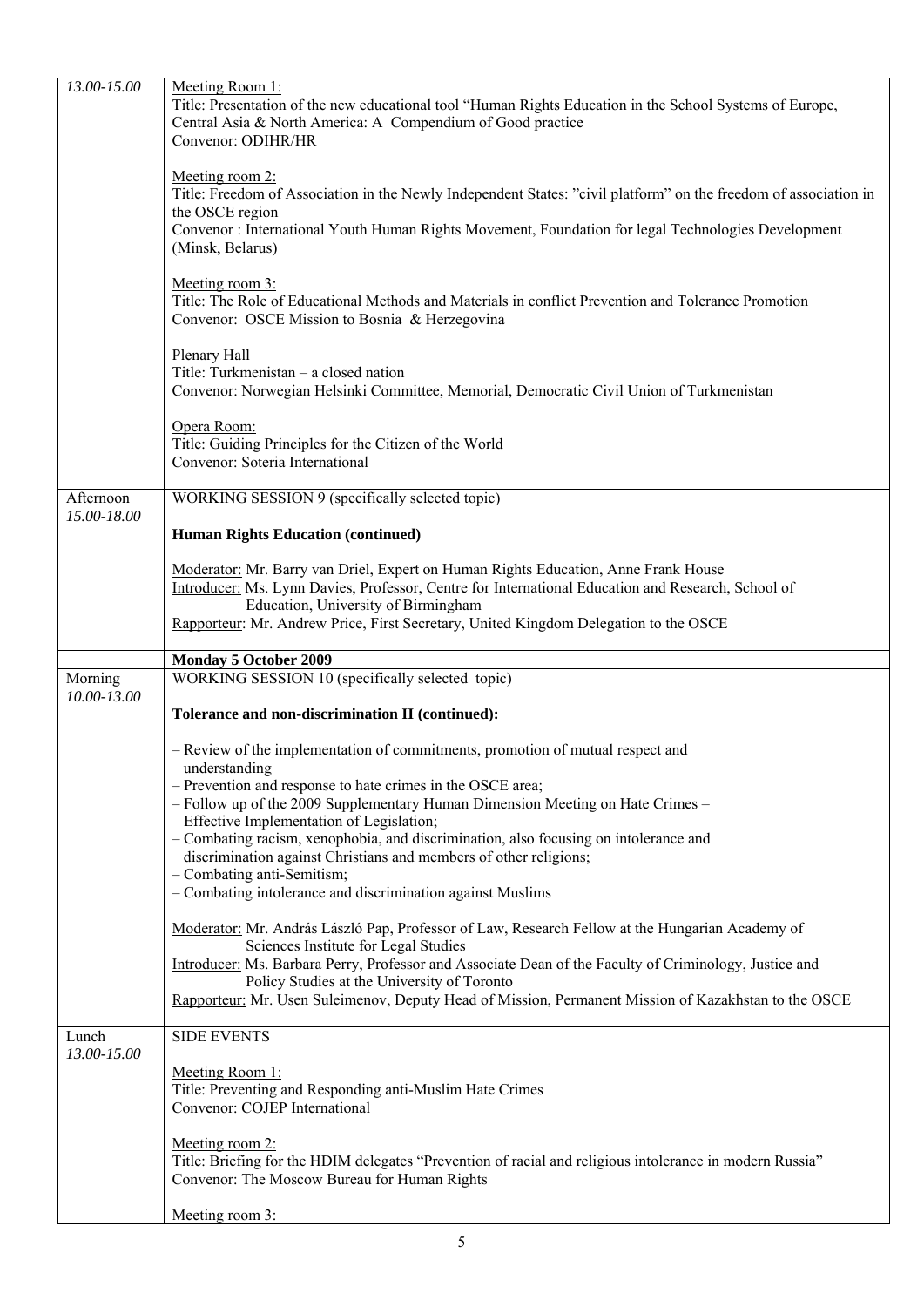|                          | Title: Update on Intolerance and Discrimination against Christians<br>Convenor: ChristanophobiaEU                                                                                                                                                                                                                                                                                                                                                 |
|--------------------------|---------------------------------------------------------------------------------------------------------------------------------------------------------------------------------------------------------------------------------------------------------------------------------------------------------------------------------------------------------------------------------------------------------------------------------------------------|
|                          | <b>Plenary Hall</b><br>Title: Presentation of the Final Draft Annual report: Hate Crimes in the OSCE Region Incidents & Responses<br>Convenor: ODIHR/Tolerance and Non-Discrimination Department                                                                                                                                                                                                                                                  |
|                          | Opera Room:<br>Title: Including Sexual orientation and gender identity in the OSCE Tolerance mandate<br>Convenor: COC Netherlands                                                                                                                                                                                                                                                                                                                 |
| Afternoon<br>15.00-18.00 | <b>WORKING SESSION 11</b>                                                                                                                                                                                                                                                                                                                                                                                                                         |
|                          | Humanitarian issues and other commitments II, including:                                                                                                                                                                                                                                                                                                                                                                                          |
|                          | - Migrant workers, the integration of legal migrants;<br>- Refugees and displaced persons;<br>- Treatment of citizens of other participating States.                                                                                                                                                                                                                                                                                              |
|                          | Moderator: Mr. Pier Rossi-Longhi, Technical Liaison Officer of the International Organisation for Migration to,<br>the OSCE, UN and other International Organisations in Vienna<br>Introducer: Mr. Ayhan Kaya, Department of International Relations of Istanbul Bilgi University,<br>Director of the European Institute and Jean Monnet Module Holder<br>Rapporteur: Ms. Ana Petric, Second Secretary, Permanent Mission of Slovenia to the OSCE |
| Evening                  | <b>SIDE EVENTS</b>                                                                                                                                                                                                                                                                                                                                                                                                                                |
| 18.00-20.00              | Meeting room 1:<br>Title: Challenging Intolerance against Muslims<br>Convenor: ODIHR/Tolerance and Non-Discrimination Department, U.S. and Spanish Missions to the OSCE                                                                                                                                                                                                                                                                           |
|                          | Meeting room 2:<br>Title: Protection of Migrants' Rights<br>Convenor: ODIHR/DEM, HR                                                                                                                                                                                                                                                                                                                                                               |
|                          | Meeting room 3:<br>Title: Still Human, Still Here: Human Rights of Irregular Migrants<br>Convenor: Netherlands Helsinki Committee                                                                                                                                                                                                                                                                                                                 |
|                          | <b>Tuesday 6 October 2009</b>                                                                                                                                                                                                                                                                                                                                                                                                                     |
| Morning<br>10.00-13.00   | WORKING SESSION 12 (specifically selected topic)                                                                                                                                                                                                                                                                                                                                                                                                  |
|                          | Freedom of expression, free media and information                                                                                                                                                                                                                                                                                                                                                                                                 |
|                          | Moderator: Mr. Roland Bless, Director of the of the Office of the Representative on Freedom of the Media<br>Introducer: Mr. Miklos Haraszti, OSCE Representative on Freedom of the Media<br>Rapporteur: Mr. Patrick Connell, U.S. Mission to the OSCE                                                                                                                                                                                             |
| Lunch<br>13.00-15.00     | <b>SIDE EVENTS</b>                                                                                                                                                                                                                                                                                                                                                                                                                                |
|                          | Meeting room 2:<br>$13.00 - 14.00$<br>Title: Freedom of speech made null and void. Kazakhstan has begun "sweeps" in mass media just ahead of taking<br>up OSCE Chairmanship<br>Convenor: Kazakhstan newspapers "Republic" & "Alma-Ata Info"<br>$14.00 - 15.00$<br>Title: Satellite TV channel K+: convergence of information technologies as a way of creating a true alternative to                                                              |
|                          | on-air TV broadcasting in the countries of Central Asia where authoritarian regimes prevail<br>Convenor: satellite TV K+<br>Meeting room 3:                                                                                                                                                                                                                                                                                                       |
|                          | Title: Hurdles Facing Independent Media in CIS States<br>Convenor: Freedom House                                                                                                                                                                                                                                                                                                                                                                  |
|                          | Plenary Hall;                                                                                                                                                                                                                                                                                                                                                                                                                                     |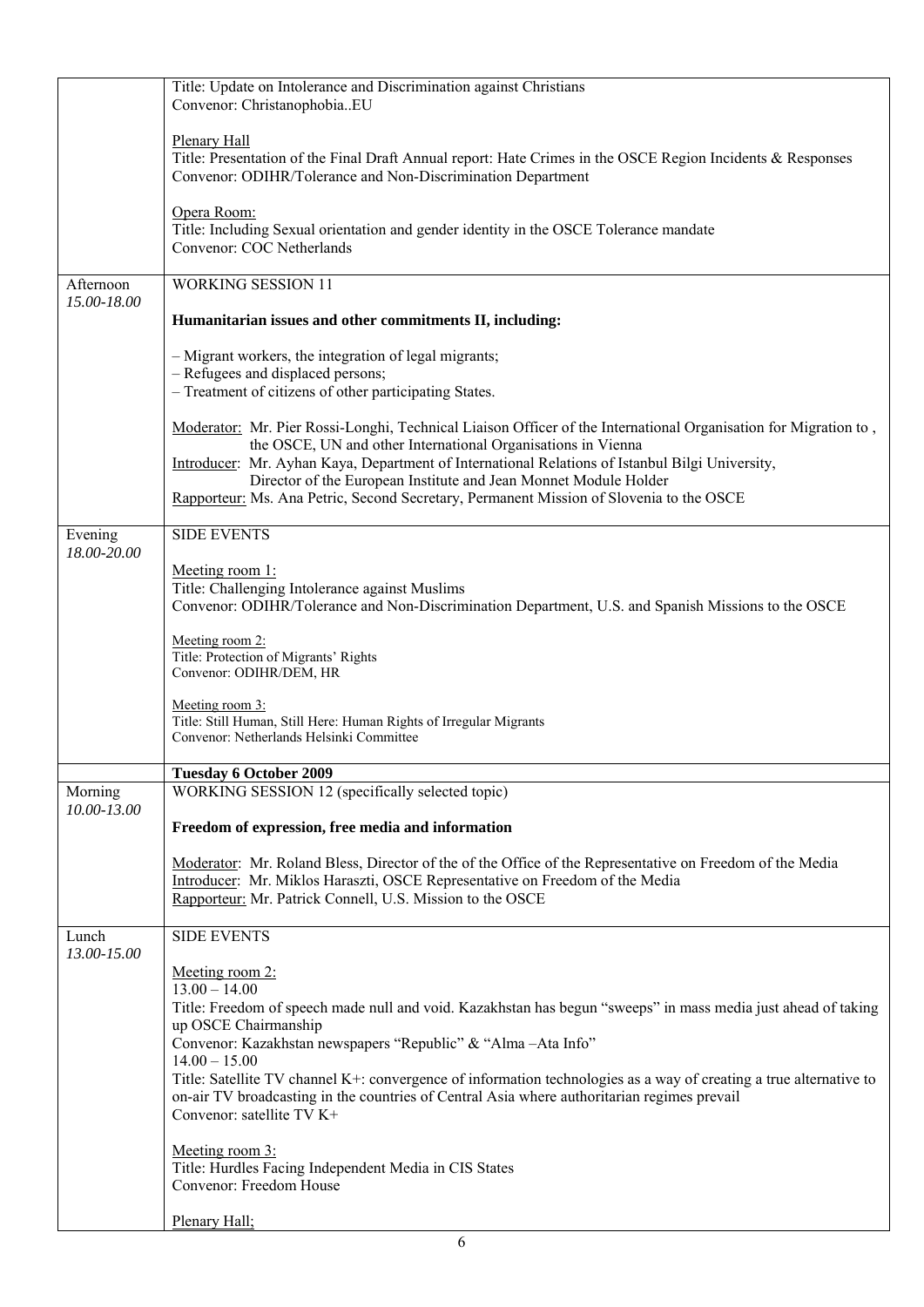|                          | Title: Religious Liberty and Rights of Conscience in the 21 <sup>st</sup> Century<br>Convenor: Alliance Defence Fund                                                                                                                                                                                                     |
|--------------------------|--------------------------------------------------------------------------------------------------------------------------------------------------------------------------------------------------------------------------------------------------------------------------------------------------------------------------|
|                          | Opera Room:<br>Title: Through the lens of Ukrainian media practice - the interrelation between equality and freedom of<br>expression<br>Convenor: International Media Support<br>EU Presidency $(1st floor)$<br>Title: Freedom of Expression on the Internet - Possibilities and Challenges<br>Convenor: Sweden/EU & FRA |
| Afternoon                | WORKING SESSION 13 (specifically selected topic)                                                                                                                                                                                                                                                                         |
| 15.00-18.00              | Freedom of expression, free media and information (continued)                                                                                                                                                                                                                                                            |
|                          | Moderator: Mr. Roland Bless, Director of the of the Office of the Representative on Freedom of the Media<br>Introducer: Mr. Miklos Haraszti, OSCE Representative on Freedom of the Media<br>Rapporteur: Ms. Laura Carey, U.S. Department of State, Bureau of Democracy, Human Rights and Labor                           |
| Evening                  | <b>SIDE EVENTS</b>                                                                                                                                                                                                                                                                                                       |
| 18.00-20.00              | Meeting Room 1:<br>Title: Georgian - Russian Civil Dialogue - One Year in Action<br>Convenor: Public Movement Multinational Georgia                                                                                                                                                                                      |
|                          | Meeting room 2:<br>Title: (No) Freedom to Speak, Assemble, or Be Secure, Challenges to LGBT Advocacy<br>Convenors: International Commission of Jurists, Human Rights First and "ILGA-Europe"                                                                                                                             |
|                          | Meeting room 3:<br>Title: Freedom of Expression: Holding Governments to Account<br>Convenor: UK/Foreign & Commonwealth Office                                                                                                                                                                                            |
|                          | <b>Wednesday 7 October 2009</b>                                                                                                                                                                                                                                                                                          |
| Morning<br>10.00-13.00   | WORKING SESSION 14 (specifically selected topic)                                                                                                                                                                                                                                                                         |
|                          | Roma/Sinti and, in particular, early education for Roma and Sinti children                                                                                                                                                                                                                                               |
|                          | Moderator: Ms. Gabriela Hrabanova, Head of the Office of the Council for Roma Community<br>Affairs, Czech Republic                                                                                                                                                                                                       |
|                          | Introducer: Mr. Andrzej Mirga, Senior Adviser on Roma and Sinti Issues, OSCE ODIHR<br>Rapporteur: Ms. Eva Yiasemidou, Second Secretary, Permanent Mission of Cyprus to the OSCE                                                                                                                                          |
| Lunch<br>13.00-15.00     | <b>SIDE EVENTS</b>                                                                                                                                                                                                                                                                                                       |
|                          |                                                                                                                                                                                                                                                                                                                          |
|                          | Meeting Room 1:<br>Title: Roma Education - the Project of Roma Assistants in Slovenia<br>Convenor: The Government of the Republic of Slovenia                                                                                                                                                                            |
|                          | Meeting room 2:<br>Title; Populism-Extremism-Racism-Social exclusion – breaking the circle: the ultimate challenge of the modern<br>democracy                                                                                                                                                                            |
|                          | Convenor: CRISS, ACCESS, "Sans Egale" Association, ODIHR/Contact Point on Roma and Sinti Issues                                                                                                                                                                                                                          |
| Afternoon<br>15.00-18.00 | WORKING SESSION 15 (specifically selected topic):                                                                                                                                                                                                                                                                        |
|                          | Roma/Sinti and, in particular, early education for Roma and Sinti children (continued)                                                                                                                                                                                                                                   |
|                          | Moderator: Mr. Germán Bernal Ríos, Policy Officer, European Commission, Directorate General for                                                                                                                                                                                                                          |
|                          | Education and Culture, Unit B2 - School Education, "Comenius"<br>Introducer: Ms. Liliana Preoteasa, (Romania) Director, General Directorate for Early Education, Schools,<br>Performances and Programmes, Romanian Ministry of Education Research and Innovation                                                         |
|                          | Rapporteur: Ms. Katarina Zakova, Second Secretary, Permanent Mission of Slovakia to the OSCE<br><b>Thursday 8 October 2009</b>                                                                                                                                                                                           |